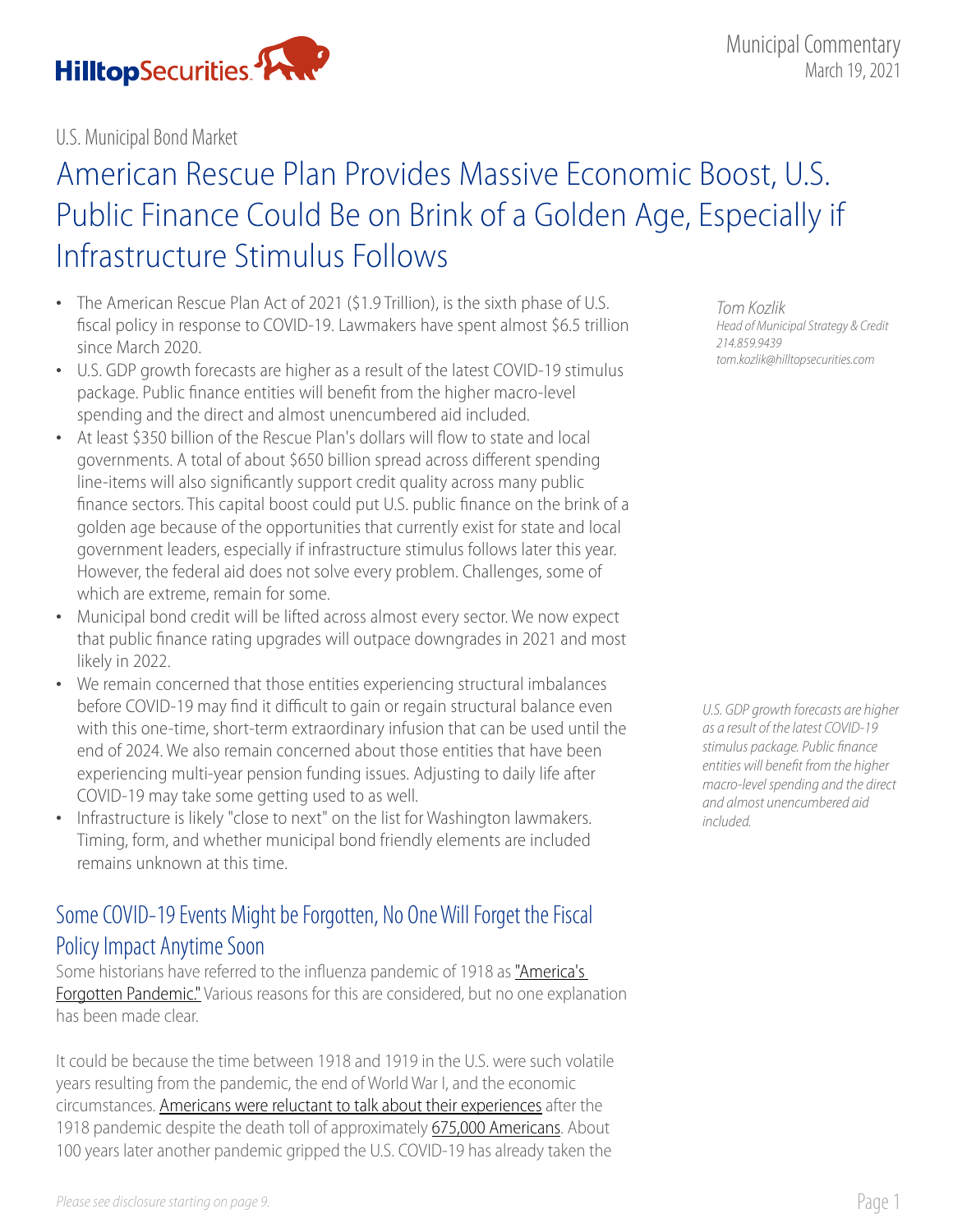**HilltopSecurities** 

lives of over 540,000 Americans through March 19, 2021. The amount and pace of daily cases, deaths, and hospitalizations has fallen since the third wave peaked in January. Now, concerns about a potential fourth wave exist.

### American Rescue Plan Act of 2021 was a Sixth Phase Fiscal Policy Response to the COVID-19 Pandemic

| <b>Phase</b>                                            | <b>Became Law</b> | <b>Legislation</b>                                                                                                                                              | <b>Details</b>                                                                                                                                                             | <b>Amount</b><br>(\$ billions) |
|---------------------------------------------------------|-------------------|-----------------------------------------------------------------------------------------------------------------------------------------------------------------|----------------------------------------------------------------------------------------------------------------------------------------------------------------------------|--------------------------------|
| Phase 1                                                 | March 6, 2020     | Coronavirus Preparedness<br>and Response Supplemental<br>Appropriations Act                                                                                     | Research and development,<br>healthcare services and supplies                                                                                                              | \$8.30                         |
| Phase 2                                                 | March 18, 2020    | Families First Coronavirus<br>Response Act                                                                                                                      | Testing funds, paid leave, food stamp<br>funding                                                                                                                           | 192.00                         |
| Phase 3                                                 | March 27, 2020    | Coronavirus Aid, Relief, and<br>Economic Security (CARES) Act                                                                                                   | Expanded unemployment, PPP, Fed<br>Reserve & industry loans, payroll tax<br>credits, created MLF, other                                                                    | 2,700.00                       |
| Phase (3.5<br>or) $4$                                   | April 24, 2020    | Paycheck Protection Program and<br>Healthcare Enhancement Act                                                                                                   | Expanded PPP, hospital & testing<br>funding                                                                                                                                | 733.00                         |
| Phase 5                                                 | Dec. 27, 2020     | The \$1.4 trillion Consolidated<br>Appropriations Act, 2020 was a<br>federal govt. funding measure &<br>included \$910 billion of COVID-19<br>relief provisions | Unemployed. relief, PPP, funds for<br>education, transportation, health care,<br>vaccine distribution, etc., but no direct<br>unencumbered state and local govt.<br>relief | 910.00                         |
| Phase 6                                                 |                   | March 11, 2021 American Rescue Plan Act of 2021                                                                                                                 | \$1,400 payments, \$350B S&L aid,<br>expanded unemployed relief                                                                                                            | 1.900.00                       |
| Total U.S. COVID-19 Fiscal Policy Response Cost To Date |                   |                                                                                                                                                                 |                                                                                                                                                                            |                                |

*The amount and pace of daily COVID-19 cases, deaths, and hospitalizations has fallen since the third wave peaked in January. Now, concerns about a potential fourth wave exist.*

Source: HilltopSecurities.

Many of the events of 2020 and 2021 related to health, government policy, and finance could fall out of memory just as the events of 1918 to 1919 did for some. It could be forgotten that in a matter of about three weeks in March 2020, Washington lawmakers went from denying the existence of COVID-19 to wearing masks and allocating \$3 trillion (a record amount) of relief to counter its impact, with the primary piece of fiscal policy being the \$2.7 trillion Coronavirus Aid, Relief, and [Economic Stabilization \(CARES\) Act](https://www.hilltopsecurities.com/media/3602/municipal-commentary_32520-3.pdf). It may be forgotten that financial markets, the municipal bond market as an example, were effectively locked down, or closed, to new business. Billions of dollars of investor money flowed out of municipal and other mutual funds between the middle of March and the middle of April a year ago. The creation and criticism of the Fed's 2020 Municipal Liquidity Facility could very well be forgotten too. However, nothing will be forgotten about how U.S. federal lawmakers reacted to COVID-19 in 2020 and especially in 2021 with the heavy amount of fiscal policy they have since approved.

### Let 'Er Rip

A sixth phase of COVID-19 fiscal policy was signed into law last week by President Joe Biden after passing through Congress along party lines. The American Rescue *Nothing will be forgotten about how U.S. federal lawmakers reacted to COVID-19 in 2020 and especially in 2021 with the heavy amount of fiscal policy they have since approved.*

*A sixth phase of COVID-19 fiscal policy was signed into law last week by President Joe Biden after passing through Congress along party lines.*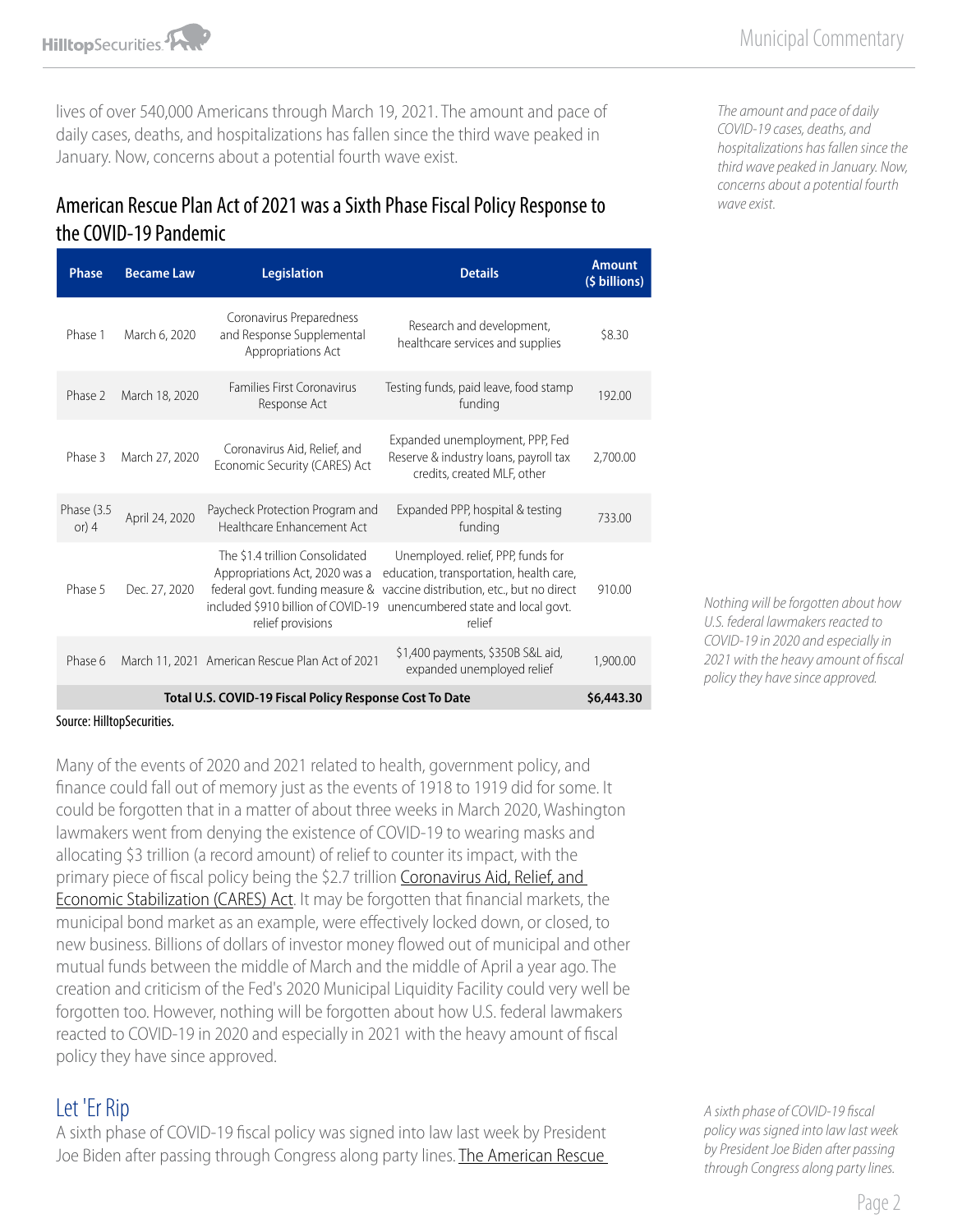[Plan Act of 2021 \(H.R. 1319\)](https://www.congress.gov/bill/117th-congress/house-bill/1319/text#toc-H65C66E46488F4CB6ACD99E77DF090885) totaled \$1.9 trillion. This brings the running sum of fiscal policy instituted by Washington lawmakers since March 2020 to almost \$6.5 trillion. This massive U.S. policy response significantly dwarves the total \$1.5 trillion (see [Blinder, page 8\)](https://www.congress.gov/bill/117th-congress/house-bill/1319/text#toc-H65C66E46488F4CB6ACD99E77DF090885) policymakers approved in the wake of the 2008 Financial Crisis.

This recent feast of largess was arranged by the Congressional Democrats for President Biden. On March 11, the president waved his pen, Democrats in Washington closed their eyes, crossed their fingers, and simultaneously exclaimed, "Let 'er rip!" [The Economist writes](https://www.economist.com/leaders/2021/03/13/joe-bidens-stimulus-is-a-high-stakes-gamble-for-america-and-the-world) that, "Mr. Biden's stimulus is a big gamble." Former U.S. Treasury Secretary and economist Larry Summers defended his criticism of the plan. Nobel prize winning economist Paul Krugman likened the U.S. fiscal response to "disaster relief or like fighting a war. When Pearl Harbor gets attacked, you don't say, 'How big is the output gap?'"

### U.S. GDP Growth Forecasts Higher After Rescue Plan Becomes Law

Overall expectations are that the government-directed and taxpayer-supported spending will boost growth in the near-term. The Organization for Economic Development (OECD) wrote in [an economic update](https://www.oecd-ilibrary.org/docserver/34bfd999-en.pdf?expires=1615949237&id=id&accname=guest&checksum=EB99DE165CCDAC2D63626AF7328D3113) that, "The American Rescue Plan will provide a significant near-term boost to activity." The analysis predicts U.S. employment will rise by 2.25-3 million by the end of 2021. U.S. economic growth is expected to be 6.5%, which is 3.3% higher than the OECD's December 2020 forecast. Economic growth is also expected to be higher in 2022 at 4.0%, which is .50% higher than the December 2020 forecast.

The U.S. Federal Open Market Committee (FOMC) concluded its most recent two-day meeting this week, revealing no change in monetary policy and remaining resolute to hold rates steady. Fed Chair Jerome Powell said that the economy is a long way from the FOMC's inflation and employment goals, the recovery has been uneven, and the Fed remains committed to using its full range of tools. U.S. central bankers [voted unanimously to keep overnight rates at zero and to continue purchasing at](https://www.wsj.com/articles/federal-reserve-interest-rates-bond-purchases-march-2021-11615917632)  [least \\$120 billion of Treasury and mortgage-backed securities.](https://www.wsj.com/articles/federal-reserve-interest-rates-bond-purchases-march-2021-11615917632) The Fed also raised its expectations of inflation and growth. Its economic outlook projection for 2021 is now +6.5% compared to +4.2% announced at the previous meeting. Please see our March 17 report, [Patient Fed Shrugs Off Possibility of Overheating](https://www.hilltopsecurities.com/media/4620/economic-commentary_31721.pdf) by HilltopSecurities' Scott McIntyre and Greg Warner, for more on this week's FOMC meeting.

# Contents of The American Rescue Plan Act of 2021

The American Rescue Plan Act was mostly focused on payments to individuals and safety net spending. There was also direct relief to state and local governments. There was a substantial lack of public investment for such a large fiscal policy action. However, it is likely assumed that some funds may be indirectly invested for long-term economic gain through state and local governments. This sixth phase of COVID-19 relief included a third round of relief payments for individuals, in the amount of \$1,400 per person for a total of \$410 billion of the total \$1.9 trillion. Unemployment benefits were extended until September 2021 for a total cost of about \$289 billion. A new spending line-item that was finally included in the \$1.9 trillion Rescue Act was \$350 billion of direct relief for state and local governments.

*The running sum of fiscal policy instituted by Washington lawmakers since March 2020 to almost \$6.5 trillion.*

*Overall expectations are that the government-directed and taxpayersupported spending will boost growth in the near-term.* 

*A new spending line-item that was finally included in the \$1.9 trillion Rescue Act was \$350 billion of direct relief for state and local governments.*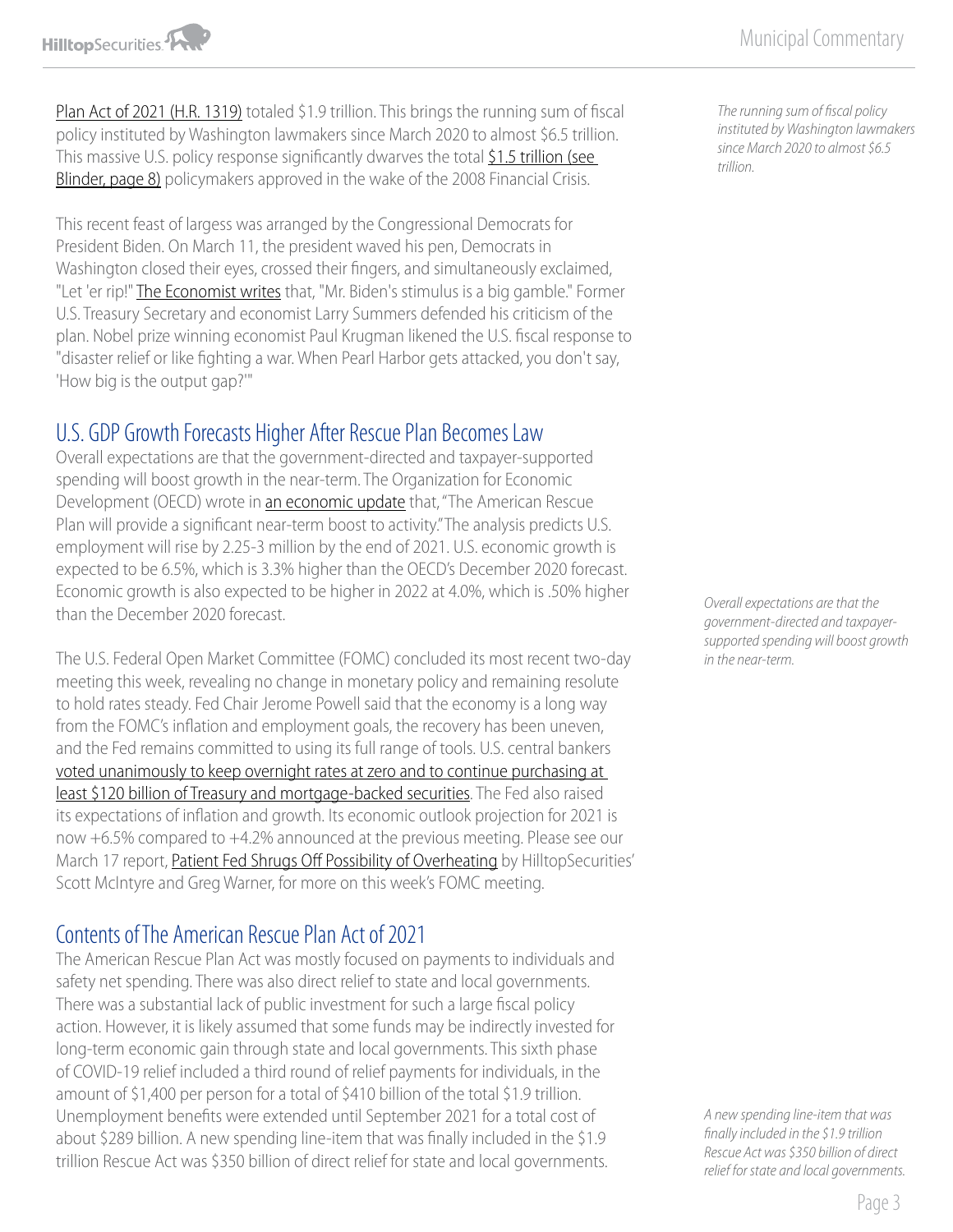

Topline Summary of the \$1.9 Trillion American Rescue Plan Act of 2021 (\$ in billions)

Source: Tax Foundation, Joint Committee on Taxation and Committee for a Responsible Federal Budget.

# The American Rescue Plan Act of 2021 is an Extraordinary, but Short-Term Boost to Municipal Credit Quality

When the COVID-19 shutdowns began about a year ago, the worst was feared. Public finance credits in sectors such as transportation and healthcare were immediately impacted to the downside. But now COVID-19 cases and deaths have fallen since the beginning of 2021. Vaccinations are continuing across the country. And state and local government revenue losses have generally not been as severe as originally feared. [Analysis from The Urban Institute](https://www.urban.org/policy-centers/cross-center-initiatives/state-and-local-finance-initiative/projects/state-tax-and-economic-review) show that state tax revenues have only fallen 1.8% from April to December year-over-year. In addition, Moody's Analytics recently (Feb. 2021) [published a net revenue shortfall](https://www.economy.com/economicview/analysis/383216/StressTesting-States-COVID19A-Year-Later) for U.S. state governments of only \$56 billion for fiscal years 2020 through 2022. Therefore, U.S. states are likely to experience near-term excesses, considering the American Rescue Plan Act included \$220 billion (of \$350 billion) for state governments.

Included in the \$1.9 trillion American Rescue Plan Act are provisions that provide an extraordinary, but short-term, boost to municipal credit quality across many sectors. It is a massive amount of spending that will directly impact state and local governments, school districts, healthcare, higher education, mass transit, and housing sectors. This boost of capital could be the foundation of what is one day referred to as a Golden Age of U.S. public finance because of the scope of possibilities. This could be especially true if Washington lawmakers are also able to follow through with infrastructure legislation in 2021. We will be reevaluating the sector credit outlooks on each of our public finance sectors, because we expect some could improve as a result of the Rescue Plan infusion. We most recently reiterated our ["Negative" State Sector outlook](https://www.hilltopsecurities.com/media/4518/municipal-commentary_2521-v2.pdf) and ["Stable" Housing Sector outlook](https://www.hilltopsecurities.com/media/4453/municipal-commentary_11421-v2.pdf) at the beginning of this year.

*Public finance credits in sectors were immediately impacted to the downside, but now COVID-19 cases and deaths have fallen since the beginning of 2021, and vaccinations are continuing across the country.*

*U.S. states are likely to experience near-term excesses, considering the American Rescue Plan Act included \$220 billion (of \$350 billion) for state governments.* 

*This boost of capital could be the foundation of what is one day referred to as a Golden Age of U.S. public finance because of the scope of possibilities.*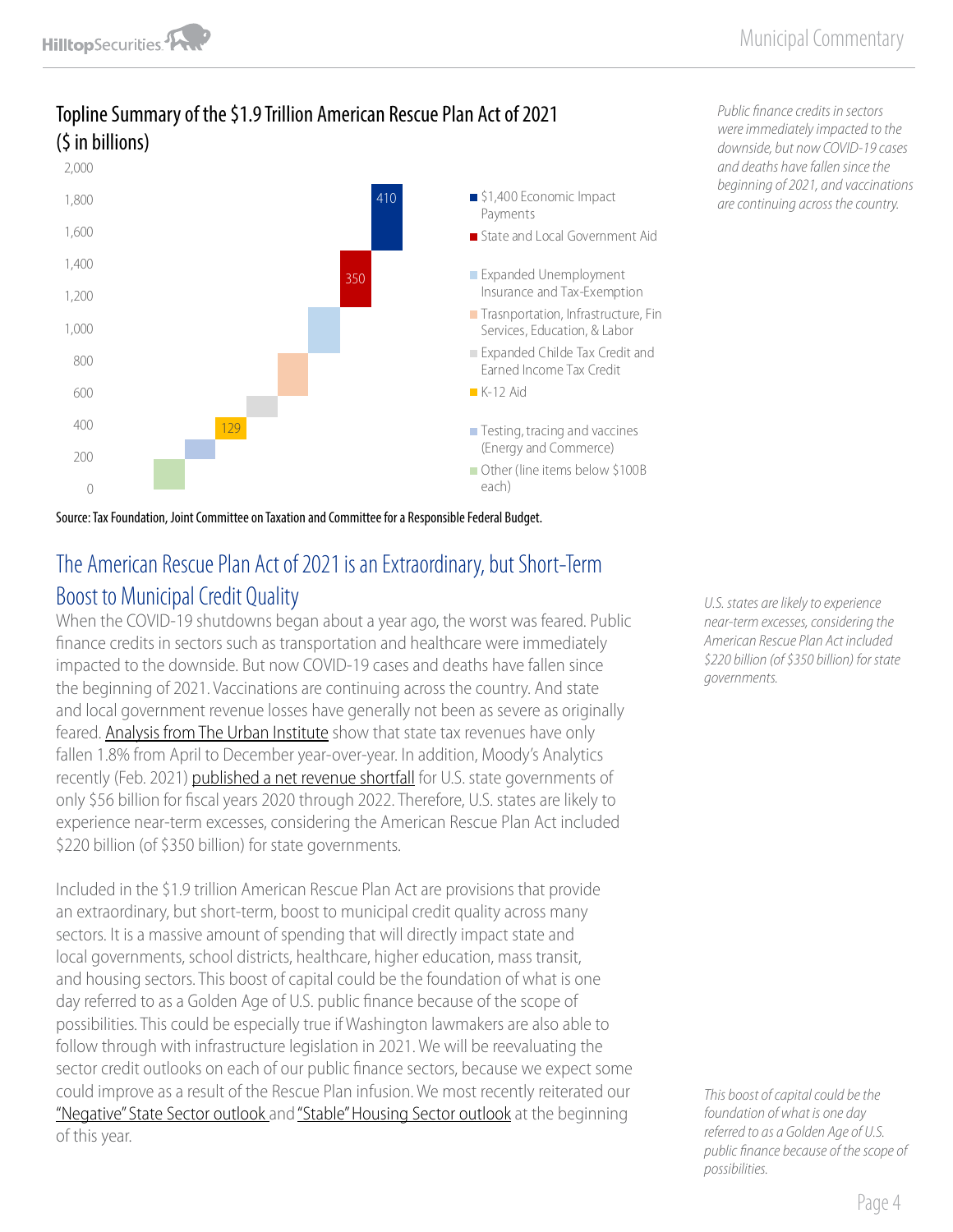#### Public Finance Sector-by-Sector Impact From the American Rescue Plan Act of 2021

| <b>Provision</b>                                                             | <b>Amount</b><br>(\$ billions) | Sector(s) to<br><b>Benefit Most</b>             | <b>Credit Relevance</b>                                                                                                                               |
|------------------------------------------------------------------------------|--------------------------------|-------------------------------------------------|-------------------------------------------------------------------------------------------------------------------------------------------------------|
| State and Local<br>Govt. Aid                                                 | \$350.00                       | U.S. state, local, and<br>tribal<br>governments | Direct fiscal assistance to governments, in<br>some cases totaling as much as 30% of<br>operating revenue (not completely<br>unencumbered, however)   |
| K-12 School Aid                                                              | 126.00                         | U.S. state and local<br>govts.                  | Focused on primary and secondary<br>education funding                                                                                                 |
| Affordable Care<br>Act (ACA) Tax<br>Credits & COBRA<br>Coverage              | 63.00                          | Healthcare                                      | More generous tax credits will allow more<br>people to obtain or maintain health<br>insurance and reduce hospitals'<br>uncompensated healthcare costs |
| <b>Higher Education</b><br><b>Relief Fund</b>                                | 39.60                          | <b>Higher Education</b>                         | Additional direct aid to universities and<br>colleges; must use a percentage for<br>emergency student financial aid                                   |
| <b>Additional Aid</b><br>to Mass Transit<br>Operators                        | 30.50                          | Mass Transit                                    | Provides financial assistance to sector hard<br>hit by ridership and operating revenue<br>declines                                                    |
| Incentives for<br>non-expansion<br>states under<br>ACA to expand<br>Medicaid | 16.40                          | State govt.,<br>Healthcare                      | If all 12 non-expansion states accept the<br>incentives, each will net an estimated \$10<br>billion (nearly), after their new Medicaid<br>costs       |
| Coronavirus<br>Capital Projects<br>Fund                                      | 10.00                          | U.S. state, local, and<br>tribal governments    | Cricital capital projects in response to the<br>public health emergency (Sec 604)                                                                     |
| Homeowner<br>Assistance Fund                                                 | 10.00                          | Housing                                         | Assistance to homeowners for mortgage<br>payments, utilities and insurance                                                                            |
| Emergency<br>housing vouchers                                                | 5.00                           | Housing                                         | Incremental emergency housing vouchers<br>that provide tenant-based rental assistance<br>under Section-8                                              |
|                                                                              | \$650.50                       |                                                 |                                                                                                                                                       |

Source: Moody's Investor Service, House Oversight Committee, Joint Committee on Taxation, Committee for a Responsible Federal Budget, and HilltopSecurities.

We are adjusting our expectation of how public finance rating upgrades and downgrades are likely to playout in 2021. We wrote in November 2020, No Mass of [Public Finance Downgrades Yet, Movement After Evaporating Government Support](https://www.hilltopsecurities.com/media/4283/municipal-commentary_11320.pdf)  [Better Indicator,](https://www.hilltopsecurities.com/media/4283/municipal-commentary_11320.pdf) after we previously indicated we could see downgrades outpacing upgrades potentially for years in July 2020. We believe that is not likely going to be the case in 2021. Downgrades did barely outpace upgrades in the last three quarters of 2021, but it is very likely that this relationship stabilizes then reverses quickly. We expect that upgrades will outpace downgrades in the near-term, at least through 2021, and perhaps into 2022. Investors should be cautious, however,

*We expect that upgrades will outpace downgrades in the near-term, at least through 2021, and perhaps into 2022.*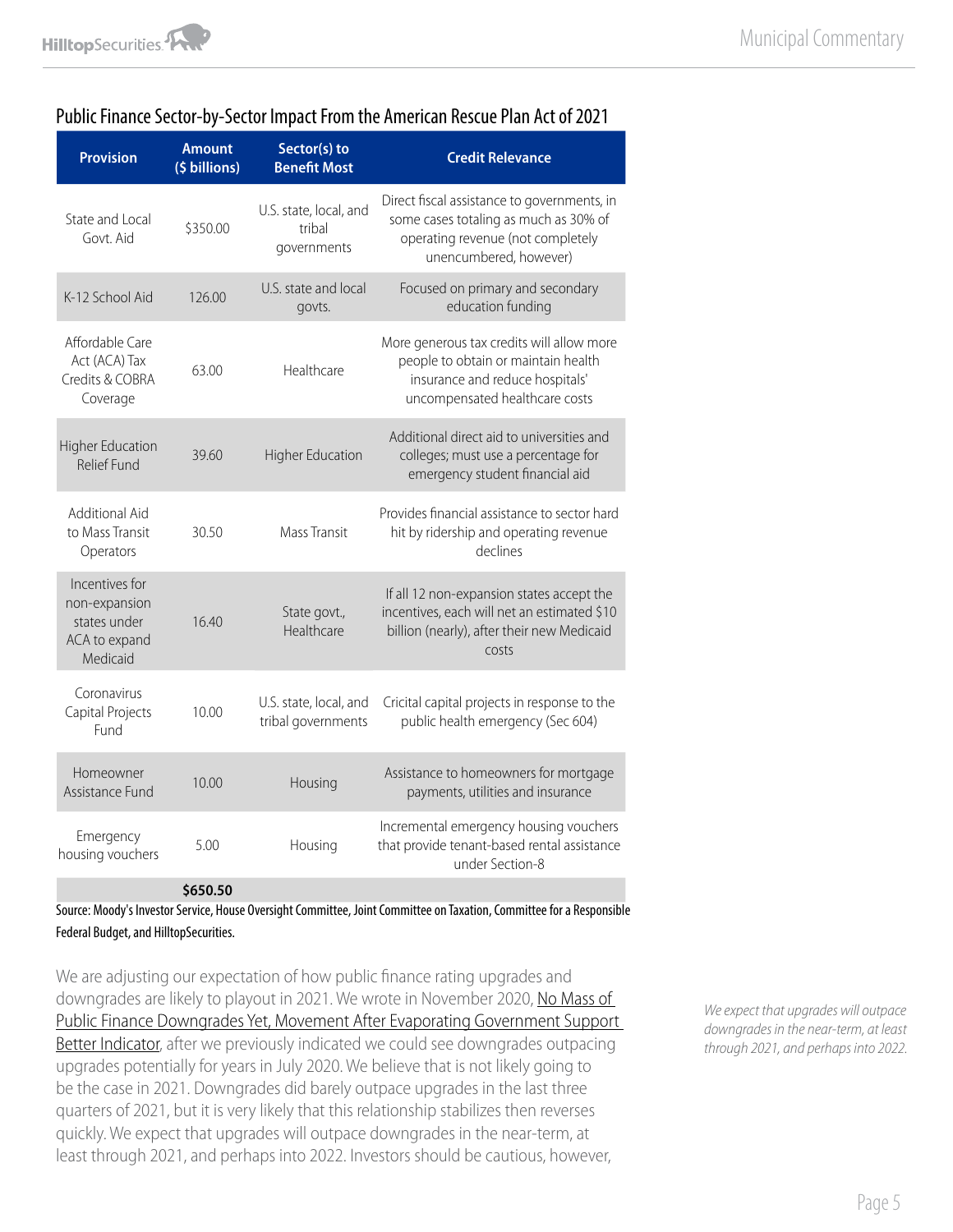because while this one-time massive infusion of federal capital should largely be considered a positive for public finance credit quality, there are some credits that were experiencing structural imbalances before COVID-19 hit. Those entities have a window now where they can try to correct their fiscal course with additional outside resources, but those that have revenue and spending imbalances may find it even more difficult to gain or regain structural balance as a result of these federal dollars. Those entities with pension funding issues remain a key concern as well. We also will be watching closely to see how public finance entities readjust to the post-COVID-19 normal. New concepts like the potential increase of remote work could be game changers with positive outcomes for some and negative outcomes for others.

## \$350 Billion State and Local Government Direct Aid

Washington, D.C. lawmakers came through a little less than one year after Speaker of the House [Nancy Pelosi said during a press conference](https://www.hilltopsecurities.com/media/3608/municipal-commentary_32620.pdf) that getting aid for state and locals was a priority and after state and locals dropped their employment levels [by about 1.3 million.](https://www.hilltopsecurities.com/media/4524/municipal-commentary_2821.pdf) One of the largest spending line-items in the American Rescue Plan Act is \$350 billion of direct and almost completely unencumbered aid for state and local governments. \$220 billion is earmarked for states and the remaining \$130 billion will flow to local governments. Please see the last page our report where we include a Tax Foundation chart comparing revenues (or revenue losses) with the expected or approximate state-by-state allocations of the \$350 billion. There are also [approximate allocations that can be found at the House Committee on](https://oversight.house.gov/budget-reconciliation)  [Oversight and Reform's website.](https://oversight.house.gov/budget-reconciliation) It shows estimated budget allocations by state, local government, and territory. There is also a link for more detail about funding estimates for local governments.

One of the 2020 CARES Act's criticisms was the \$150 billion sent to state and local governments in the beginning of 2020 was restricted to COVID-19 specific purposes. The \$350 billion Rescue Plan money is not quite as restricted, but there are some limitations as to use. Allocation will be managed by the U.S. Treasury. Money for states will flow through the State Fiscal Recovery Fund. Money for locals will flow through the Coronavirus Local Fiscal Recovery Fund. Funds can be used for the following purposes, by Dec. 31, 2024, and they possess the following limitations:

- Respond to the COVID-19 public health emergency or its negative economic impacts, including assistance to households, small businesses, and nonprofits, or aid to impacted industries such as tourism, travel, and hospitality
- Provide premium pay for essential workers
- Cover for lost revenue in providing services
- Make investments in water, sewer, or broadband infrastructure
- Allocated funds cannot be used to cover lost revenues from a tax cut
- Money cannot be deposited into pension funds

#### [The full text of H.R. 1319 American Rescue Plan Act of 2021 can be found here.](https://www.congress.gov/bill/117th-congress/house-bill/1319/text#toc-HA2014788068F45DFB8DF03D5E72AFEE7)

The bill's original guidance is vague and still requires additional direction from the federal government. We are aware of a process by groups representing state and local governments who are currently communicating with the U.S. Treasury Department

*Investors should be cautious, however, because while this onetime massive infusion of federal capital should largely be considered a positive for public finance credit quality, there are some credits that were experiencing structural imbalances before COVID-19 hit.* 

*Of the \$350 billion for state and local governments, \$220 billion is earmarked for states and the remaining \$130 billion will flow to local governments.* 

*Unlike the 2020 CARES Act, the \$350 billion Rescue Plan money is not quite as restricted, but there are some limitations as to use.*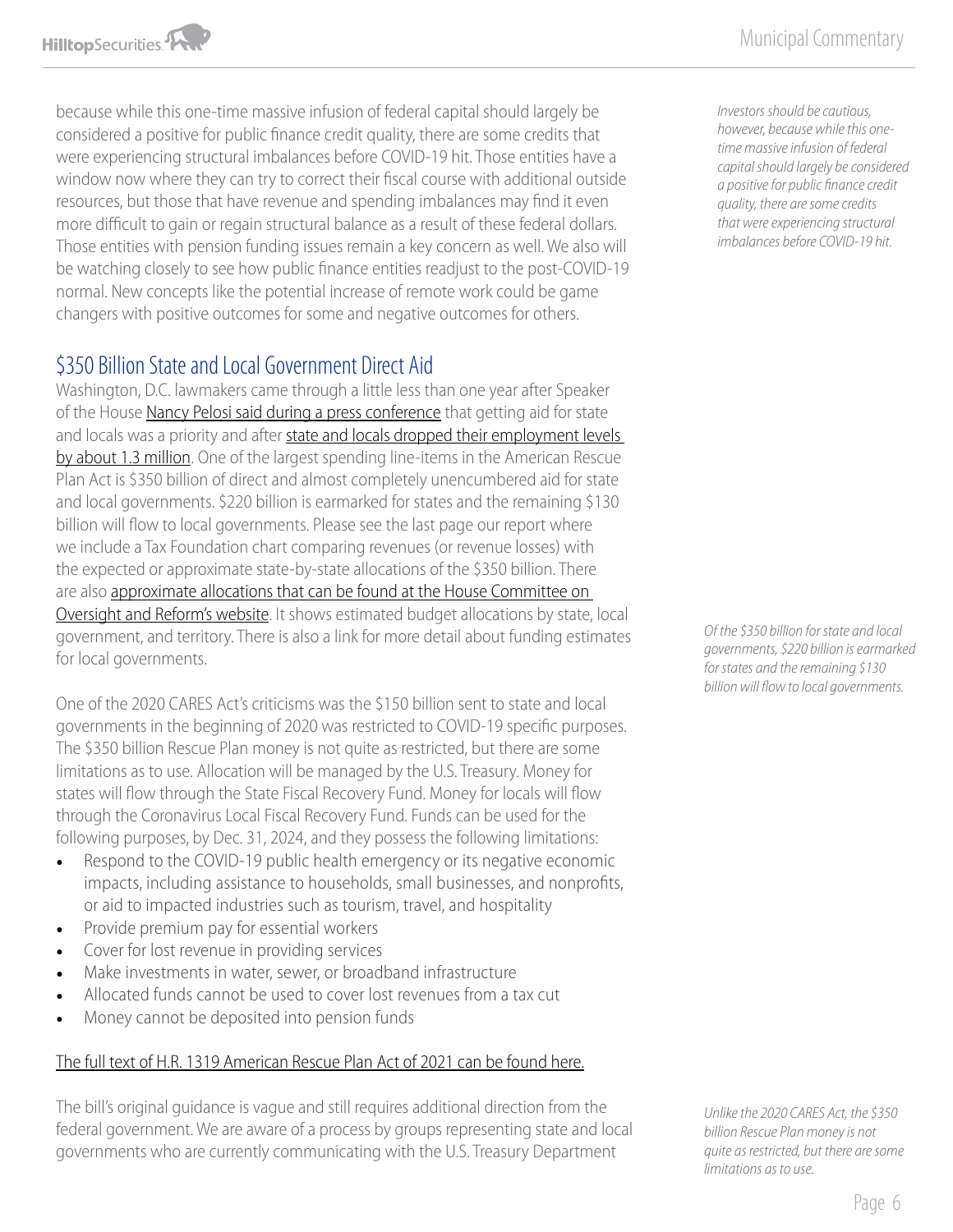and other offices in Washington. We expect there could be more clarification from the Treasury Department in the next two months, as [reported by Reuters yesterday.](https://www.reuters.com/article/us-usa-biden-stimulus-states/u-s-treasury-says-to-finalize-rules-on-state-local-stimulus-payments-within-60-days-idUSKBN2BA2U4) The [Government Finance Officers Association](https://www.gfoa.org/) is currently collecting questions to pose to the Treasury Department.

One provision, or should we say restriction, that is garnering attention is the above section that basically does not allow states to use American Rescue Plan Act relief dollars to cut taxes. In essence, the language does appear to limit the ability to use [the infusion to cut taxes](https://taxfoundation.org/american-rescue-plan-tax-cuts/). Also please see [Rescue Plan Protects Against Using Federal](https://www.cbpp.org/blog/rescue-plan-protects-against-using-federal-dollars-to-cut-state-taxes)  [Dollars to Cut State Taxes](https://www.cbpp.org/blog/rescue-plan-protects-against-using-federal-dollars-to-cut-state-taxes) by the Center on Budget and Policy Priorities. The Ohio [attorney general announced a lawsuit challenging](https://www.washingtonpost.com/us-policy/2021/03/17/stimulus-lawsuit-gop-ohio-attorney-general/) the federal government's ability to include such a provision.

## K-12 Funding for Schools

School districts have not only been hit hard since COVID-19 began, but many experienced funding declines since the wake of the Financial Crisis of 2008. The \$126 billion (\$123 billion for public schools) of K-12 funding is a significant infusion of resources for schools to utilize over the next three years.

Schools face high price tags as they seek to open for in-person learning, close the digital divide, and help keep students across the country from losing too much ground as a result of the time spent outside of the classroom during COVID-19. Please see [American Rescue Plan Act Includes Much-Needed K-12 Funding](https://www.cbpp.org/research/state-budget-and-tax/american-rescue-plan-act-includes-much-needed-k-12-funding) by the Center on Budget and Policy Priorities for more.

### When Will Washington Tackle Infrastructure?

Now that this most recent major fiscal policy effort is completed, attention has already turned to trying to figure out how and when Washington lawmakers could tackle infrastructure. Most observers continue to wonder if there is a bipartisan agreement to be made on infrastructure. It is possible that Democrats tackle infrastructure in the partisan manner they used to deliver the Rescue Plan.

As for what the model could be for near-term infrastructure legislation, House Democrats [approved H.R. 2 or the \\$1.5 trillion Moving Forward Act](https://www.hilltopsecurities.com/media/3844/municipal-commentary_62220.pdf) last June which included various infrastructure, green, and climate change-related spending priorities. The Moving Forward Act also include several municipal bond-friendly elements that many in public finance would like to see included in legislation that become law in 2021. We do not yet know if the Moving Forward Act is what Democrats will use as a starting point for their infrastructure process, but it remains a possibility.

*One provision that is garnering attention is the above section that basically does not allow states to use American Rescue Plan Act relief dollars to cut taxes.* 

*Schools face high price tags as they seek to open for in-person learning, close the digital divide, and help keep students across the country from losing too much ground.*

*Most observers continue to wonder if there is a bipartisan agreement to be made on infrastructure. It is possible that Democrats tackle infrastructure in the partisan manner they used to deliver the Rescue Plan.*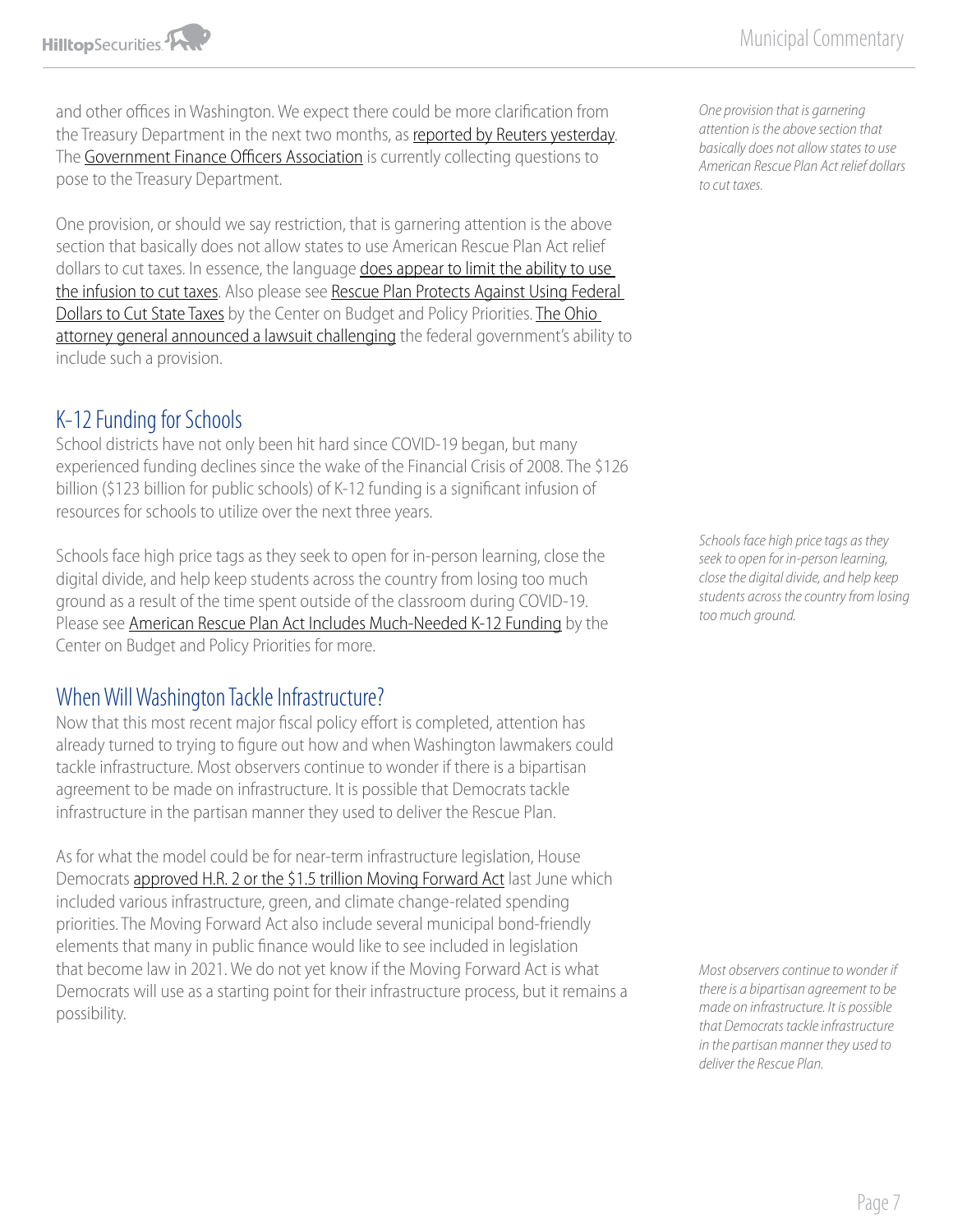# A Comparison of U.S. State Revenue Changes with American Rescue Act Relief

|                      | <b>Revenue Change</b> | <b>American Relief Act Aid Allocations</b> |                  |                  | <b>Fed. Aid Calculation</b> |                      |
|----------------------|-----------------------|--------------------------------------------|------------------|------------------|-----------------------------|----------------------|
| <b>State</b>         |                       | <b>State Aid</b>                           | <b>Local Aid</b> | <b>Total Aid</b> |                             | % of Loss Per Capita |
| Alabama              | \$563,716,794         | \$2,088,109,980                            | \$1,890,457,564  | \$3,978,567,544  |                             | \$811                |
| Alaska               | (\$423,777,385)       | \$1,250,000,000                            | \$257,269,324    | \$1,507,269,324  | 295%                        | \$2,060              |
| Arizona              | \$359,373,486         | \$4,727,380,641                            | \$2,545,326,640  | \$7,272,707,281  |                             | \$999                |
| Arkansas             | (\$19,800,000)        | \$1,625,508,134                            | \$1,198,939,470  | \$2,824,447,604  | 8210%                       | \$936                |
| California           | \$6,167,098,000       | \$25,672,242,592                           | \$14,943,211,818 | \$40,615,454,409 |                             | \$1,028              |
| Colorado             | \$853,587,000         | \$3,894,086,649                            | \$1,879,159,818  | \$5,773,246,467  |                             | \$1,003              |
| Connecticut          | (5242, 259, 847)      | \$2,607,685,594                            | \$1,640,619,508  | \$4,248,305,102  | 1076%                       | \$1,192              |
| Delaware             | (5263, 695, 643)      | \$1,250,000,000                            | \$305,135,704    | \$1,555,135,704  | 474%                        | \$1,597              |
| District of Columbia | (5434,620,000)        | \$1,712,325,487                            | \$493,410,164    | \$2,205,735,651  | 508%                        | \$2,075              |
| Florida              | (\$2,634,900,000)     | \$10,077,563,954                           | \$6,047,585,455  | \$16,125,149,409 | 382%                        | \$751                |
| Georgia              | \$598,533,000         | \$4,584,350,259                            | \$3,565,534,086  | \$8,149,884,345  |                             | \$768                |
| Hawaii               | (51, 151, 388, 697)   | \$1,607,573,544                            | \$481,024,078    | \$2,088,597,622  | 140%                        | \$1,475              |
| Idaho                | \$484,103,896         | \$1,250,000,000                            | \$642,991,105    | \$1,892,991,105  |                             | \$1,059              |
| Illinois             | (5443, 209, 773)      | \$7,378,600,932                            | \$5,743,479,413  | \$13,122,080,345 | 1665%                       | \$1,036              |
| Indiana              | (5228,700,000)        | \$3,014,287,495                            | \$2,831,054,188  | \$5,845,341,684  | 1318%                       | \$868                |
| lowa                 | $($ \$43,660,455)     | \$1,358,228,983                            | \$1,496,214,690  | \$2,854,443,673  | 3111%                       | \$905                |
| Kansas               | \$13,514,896          | \$1,561,950,910                            | \$1,154,157,645  | \$2,716,108,555  |                             | \$932                |
| Kentucky             | \$342,059,355         | \$2,403,806,436                            | \$1,842,016,986  | \$4,245,823,422  |                             | \$950                |
| Louisiana            | (5514, 832, 133)      | \$3,160,523,381                            | \$1,960,935,249  | \$5,121,458,630  | 614%                        | \$1,102              |
| Maine                | \$110,714,348         | \$1,250,000,000                            | \$645,944,718    | \$1,895,944,718  |                             | \$1,410              |
| Maryland             | (52,604,782,910)      | \$3,811,534,788                            | \$1,952,954,533  | \$5,764,489,321  | 146%                        | \$953                |
| Massachusetts        | \$503,158,772         | \$4,444,672,468                            | \$3,718,287,046  | \$8,162,959,514  |                             | \$1,184              |
| Michigan             | \$215,473,000         | \$5,569,433,975                            | \$4,394,510,607  | \$9,963,944,582  |                             | \$998                |
| Minnesota            | $($ \$470,979,000)    | \$2,538,554,243                            | \$2,089,287,955  | \$4,627,842,198  | 539%                        | \$821                |
| Mississippi          | \$106,565,829         | \$1,777,302,931                            | \$1,259,098,668  | \$3,036,401,598  |                             | \$1,020              |
| Missouri             | \$52,965,166          | \$2,773,950,806                            | \$2,499,324,557  | \$5,273,275,363  |                             | \$859                |
| Montana              | (566, 558, 000)       | \$1,250,000,000                            | \$409,233,237    | \$1,659,233,237  | 1878%                       | \$1,552              |
| Nebraska             | \$162,771,567         | \$1,250,000,000                            | \$802,781,938    | \$2,052,781,938  |                             | \$1,061              |
| Nevada               | (5650, 334, 637)      | \$2,902,454,982                            | \$945,070,418    | \$3,847,525,399  | 446%                        | \$1,249              |
| New Hampshire        | (554,600,000)         | \$1,250,000,000                            | \$558,245,183    | \$1,808,245,183  | 2289%                       | \$1,330              |
| New Jersey           | (\$145,193,000)       | \$6,337,020,215                            | \$2,944,569,244  | \$9,281,589,459  | 4365%                       | \$1,045              |
| New Mexico           | (\$160,423,717)       | \$1,594,335,625                            | \$838,780,675    | \$2,433,116,300  | 994%                        | \$1,160              |
| New York             | (51, 229, 203, 949)   | \$12,379,759,682                           | \$10,612,147,641 | \$22,991,907,322 | 1007%                       | \$1,182              |
| North Carolina       | \$353,700,000         | \$5,196,748,534                            | \$3,783,654,988  | \$8,980,403,522  |                             | \$856                |
| North Dakota         | (5634,998,008)        | \$1,250,000,000                            | \$278,536,341    | \$1,528,536,341  | 197%                        | \$2,006              |
| Ohio                 | \$1,386,444,000       | \$5,553,441,961                            | \$5,415,968,242  | \$10,969,410,204 |                             | \$938                |
| Oklahoma             | (5520,800,000)        | \$2,141,538,421                            | \$1,392,397,620  | \$3,533,936,041  | 411%                        | \$893                |
| Oregon               | (5634, 914, 734)      | \$2,568,859,439                            | \$1,540,499,474  | \$4,109,358,913  | 405%                        | \$974                |
| Pennsylvania         | (567, 636, 000)       | \$7,183,557,197                            | \$5,765,269,175  | \$12,948,826,372 | 10621%                      | \$1,011              |
| Rhode Island         | (5271, 333, 333)      | \$1,250,000,000                            | \$592,841,749    | \$1,842,841,749  | 461%                        | \$1,740              |
| South Carolina       | (5272,600,000)        | \$2,063,612,223                            | \$1,626,600,061  | \$3,690,212,284  | 757%                        | \$717                |
| South Dakota         | \$131,092,878         | \$1,250,000,000                            | \$345,024,191    | \$1,595,024,191  |                             | \$1,803              |